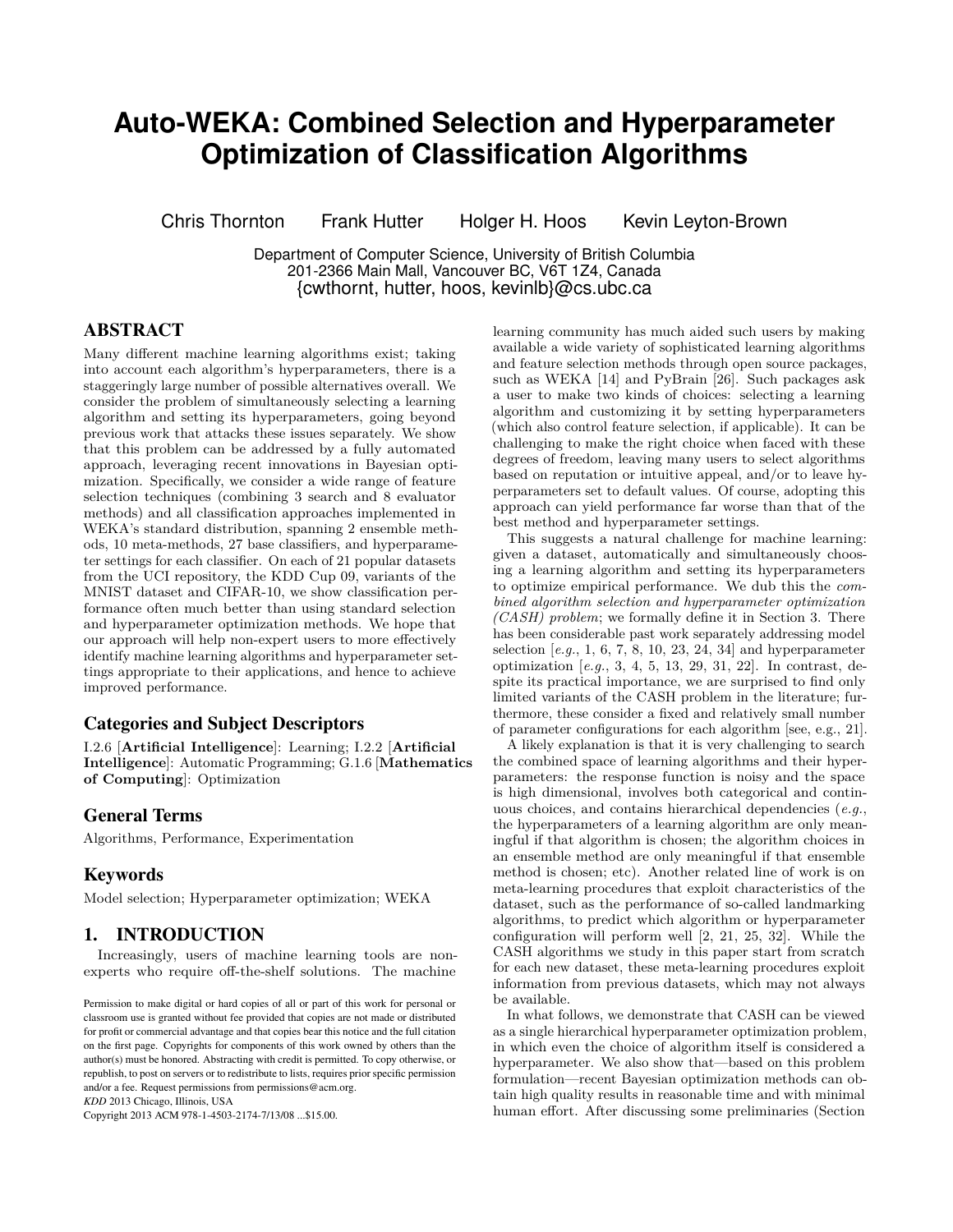2), we define the CASH problem and discuss methods for tackling it (Section 3). We then define a concrete CASH problem encompassing the full range of classifiers and feature selectors in the open source package WEKA (Section 4), and show that a search in the combined space of algorithms and hyperparameters yields better-performing models than standard algorithm selection and hyperparameter optimization methods (Section 5). More specifically, we show that the recent Bayesian optimization procedures TPE [4] and SMAC [15] often find combinations of algorithms and hyperparameters that outperform existing baseline methods, especially on large datasets.

## 2. PRELIMINARIES

This work focuses on classification problems: learning a function  $f: \mathcal{X} \mapsto \mathcal{Y}$  with finite  $\mathcal{Y}$ . A *learning algorithm A* maps a set  $\{d_1, \ldots, d_n\}$  of training data points  $d_i = (\mathbf{x}_i, y_i) \in$  $\mathcal{X} \times \mathcal{Y}$  to such a function, which is often expressed via a vector of *model parameters*. Most learning algorithms *A* further expose *hyperparameters*  $\lambda \in \Lambda$ , which change the way the learning algorithm  $A_{\lambda}$  itself works. For example, hyperparameters are used to describe a description-length penalty, the number of neurons in a hidden layer, the number of data points that a leaf in a decision tree must contain to be eligible for splitting, etc. These hyperparameters are typically optimized in an "outer loop" that evaluates the performance of each hyperparameter configuration using cross-validation.

## 2.1 Model Selection

Given a set of learning algorithms  $A$  and a limited amount of training data  $\mathcal{D} = \{(\mathbf{x}_1, y_1), \ldots, (\mathbf{x}_n, y_n)\}\$ , the goal of model selection is to determine the algorithm  $A^* \in \mathcal{A}$  with optimal generalization performance. Generalization performance is estimated by splitting  $D$  into disjoint training and validation sets  $\mathcal{D}_{\text{train}}^{(i)}$  and  $\mathcal{D}_{\text{valid}}^{(i)}$ , learning functions  $f_i$  by applying  $A^*$  to  $\mathcal{D}_{\text{train}}^{(i)}$ , and evaluating the predictive performance of these functions on  $\mathcal{D}_{\text{valid}}^{(i)}$ . This allows for the model selection problem to be written as:

$$
A^* \in \operatorname*{argmin}_{A \in \mathcal{A}} \frac{1}{k} \sum_{i=1}^k \mathcal{L}(A, \mathcal{D}_{\text{train}}^{(i)}, \mathcal{D}_{\text{valid}}^{(i)}),
$$

where  $\mathcal{L}(A, \mathcal{D}_{\text{train}}^{(i)}, \mathcal{D}_{\text{valid}}^{(i)})$  is the loss (here: misclassification rate) achieved by  $A$  when trained on  $\mathcal{D}_{\text{train}}^{(i)}$  and evaluated on  $\mathcal{D}_{\text{valid}}^{(i)}$ . We use *k*-fold cross-validation [19], which splits the training data into *k* equal-sized partitions  $\mathcal{D}_{valid}^{(1)}, \ldots, \mathcal{D}_{valid}^{(k)}$ and sets  $\mathcal{D}_{\text{train}}^{(i)} = \mathcal{D} \setminus \mathcal{D}_{\text{valid}}^{(i)}$  for  $i = 1, ..., k$ .<sup>1</sup>

#### 2.2 Hyperparameter Optimization

The problem of optimizing the hyperparameters  $\lambda \in \Lambda$ of a given learning algorithm *A* is conceptually similar to that of model selection. Some key differences are that hyperparameters are often continuous, that hyperparameter spaces are often high dimensional, and that we can exploit correlation structure between different hyperparameter settings  $\lambda_1, \lambda_2 \in \Lambda$ . Given *n* hyperparameters  $\lambda_1, \ldots, \lambda_n$  with domains  $\Lambda_1, \ldots, \Lambda_n$ , the hyperparameter space  $\Lambda$  is a subset of the crossproduct of these domains:  $\mathbf{\Lambda} \subset \Lambda_1 \times \cdots \times \Lambda_n$ . This subset is often strict, such as when certain settings of

#### **Algorithm 1** SMBO

- 1: initialise model  $M_L$ ;  $\mathcal{H} \leftarrow \emptyset$ <br>2: **while** time budget for optical
- while time budget for optimization has not been exhausted **do**
- 3:  $\lambda \leftarrow$  candidate configuration from  $\mathcal{M}_L$
- 4: Compute  $c = \mathcal{L}(A_{\lambda}, \mathcal{D}_{\text{train}}^{(i)}, \mathcal{D}_{\text{valid}}^{(i)})$
- 5:  $\mathcal{H} \leftarrow \mathcal{H} \cup \{(\lambda, c)\}\$
- 6: Update  $\mathcal{M}_L$  given  $\mathcal{H}$
- 7: **end while**
- 8: **return**  $\lambda$  from  $\mathcal{H}$  with minimal  $c$

one hyperparameter render other hyperparameters inactive. For example, the parameters determining the specifics of the third layer of a deep belief network are not relevant if the network depth is set to one or two. Likewise, the parameters of a support vector machine's polynomial kernel are not relevant if we use a different kernel instead.

More formally, following [16], we say that a hyperparameter *λ*<sup>*i*</sup> is *conditional* on another hyperparameter  $λ<sub>j</sub>$ , if  $λ<sub>i</sub>$  is only active if hyperparameter  $\lambda_j$  takes values from a given set  $V_i(j) \subsetneq \Lambda_j$ ; in this case we call  $\lambda_j$  a *parent* of  $\lambda_i$ . Conditional hyperparameters can in turn be parents of other conditional hyperparameters, giving rise to a tree-structured space [4] or, in some cases, a directed acyclic graph (DAG) [16]. Given such a structured space  $\Lambda$ , the (hierarchical) hyperparameter optimization problem can be written as:

$$
\boldsymbol{\lambda}^* \in \operatorname*{argmin}_{\boldsymbol{\lambda} \in \boldsymbol{\Lambda}} \frac{1}{k} \sum_{i=1}^k \mathcal{L}(A_{\boldsymbol{\lambda}}, \mathcal{D}_{\text{train}}^{(i)}, \mathcal{D}_{\text{valid}}^{(i)}).
$$

# 3. COMBINED ALGORITHM SELECTION AND HYPERPARAMETER OPTIMIZA-TION (CASH)

Given a set of algorithms  $A = \{A^{(1)}, \ldots, A^{(k)}\}$  with associated hyperparameter spaces  $\Lambda^{(1)}, \ldots, \Lambda^{(k)}$ , we define the combined algorithm selection and hyperparameter optimization problem (CASH) as computing

$$
A^*_{\lambda^*} \in \operatorname*{argmin}_{A^{(j)} \in \mathcal{A}, \lambda \in \Lambda^{(j)}} \frac{1}{k} \sum_{i=1}^k \mathcal{L}(A^{(j)}_{\lambda}, \mathcal{D}_{\text{train}}^{(i)}, \mathcal{D}_{\text{valid}}^{(i)}). \tag{1}
$$

We note that this problem can be reformulated as a single combined hierarchical hyperparameter optimization problem with parameter space  $\Lambda = \Lambda^{(1)} \cup \cdots \cup \Lambda^{(k)} \cup \{\lambda_r\}$ , where  $\lambda_r$  is a new root-level hyperparameter that selects between algorithms  $A^{(1)}, \ldots, A^{(k)}$ . The root-level parameters of each subspace  $\Lambda^{(i)}$  are made conditional on  $\lambda_r$  being instantiated to  $A_i$ .

In principle, Problem 1 can be tackled in various ways. A promising approach is Bayesian Optimization [9], and in particular Sequential Model-Based Optimization [SMBO; 15], a versatile stochastic optimization framework that can work explicitly with both categorical and continuous hyperparameters, and that can exploit hierarchical structure stemming from conditional parameters. SMBO (outlined in Algorithm 1) first builds a model  $\mathcal{M}_{\mathcal{L}}$  that captures the dependence of loss function  $\mathcal L$  on hyperparameter settings  $\boldsymbol \lambda$ (line 1 in Algorithm 1). It then iterates the following steps: use  $\mathcal{M}_{\mathcal{L}}$  to determine a promising candidate configuration of hyperparameters  $\lambda$  to evaluate next (line 3); evaluate the loss *c* of  $\lambda$  (line 4); and update the model  $M_{\mathcal{L}}$  with the new data point  $(\lambda, c)$  thus obtained (lines 5–6).

In order to select its next hyperparameter configuration  $\lambda$ using model  $M_{\mathcal{L}}$ , SMBO uses a so-called *acquisition function*  $a_{\mathcal{M}_\mathcal{L}} : \Lambda \mapsto \mathbb{R}$ , which uses the predictive distribution of

<sup>1</sup>There are other ways of estimating generalization performance; e.g., we also experimented with repeated random subsampling validation [19], and obtained similar results.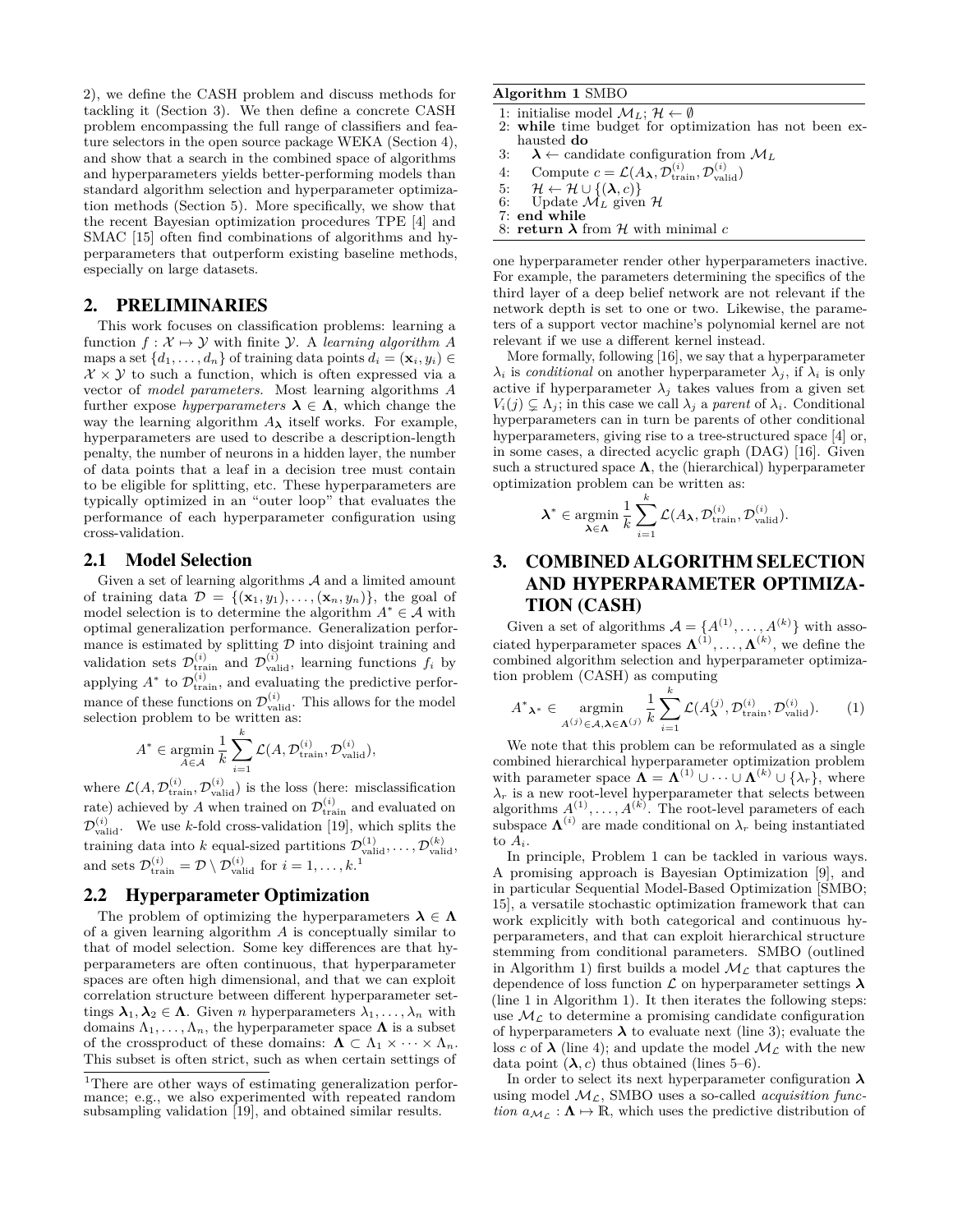model  $\mathcal{M}_{\mathcal{L}}$  at arbitrary hyperparameter configurations  $\lambda \in \Lambda$ to quantify (in closed form) how useful knowledge about  $\lambda$ would be. SMBO then simply maximizes this function over  $\Lambda$  to select the most useful configuration  $\lambda$  to evaluate next. Several well-studied acquisition functions exist [18, 27, 30]; all aim to automatically trade off exploitation (locally optimizing hyperparameters in regions known to perform well) versus exploration (trying hyperparameters in a relatively unexplored region of the space) in order to avoid premature convergence. In this work, we maximized *positive expected improvement (EI)* attainable over an existing given error rate  $c_{min}$  [27]. Let  $c(\lambda)$  denote the error rate of hyperparameter configuration  $\lambda$ . Then, the positive improvement function over *cmin* is defined as

$$
I_{c_{min}}(\boldsymbol{\lambda}):=\max\{c_{min}-c(\boldsymbol{\lambda}),0\}.
$$

Of course, we do not know  $c(\lambda)$ . We can, however, compute its expectation with respect to the current model  $\mathcal{M}_{\mathcal{L}}$ :

$$
\mathbb{E}_{\mathcal{M}_{\mathcal{L}}}[I_{c_{min}}(\boldsymbol{\lambda})] = \int_{-\infty}^{c_{min}} \max\{c_{min} - c, 0\} \cdot p_{\mathcal{M}_{\mathcal{L}}}(c \mid \boldsymbol{\lambda}) \, dc. \tag{2}
$$

One main difference between existing SMBO algorithms lies in the model class they employ. We now review the two whose models can handle hierarchical hyperparameters and that are thus suitable for the CASH problem.

# 3.1 Sequential Model-based Algorithm Configuration (SMAC)

Sequential model-based algorithm configuration [SMAC; 15] supports a variety of models  $p(c | \lambda)$  to capture the dependence of the loss function *c* on hyper-parameters  $\lambda$ , including approximate Gaussian processes and random forests. In this paper we use random forest models, since they tend to perform well with discrete and high-dimensional input data. SMAC handles conditional parameters by instantiating inactive conditional parameters in  $\lambda$  to default values for model training and prediction. This allows the individual decision trees to include splits of the kind "is hyperparameter  $\lambda_i$ active?", allowing them to focus on active hyperparameters. While random forests are not usually treated as probabilistic models, SMAC obtains a predictive mean  $\mu_{\lambda}$  and variance  $\sigma \lambda^2$  of  $p(c | \lambda)$  as frequentist estimates over the predictions of its individual trees for  $\lambda$ ; it then models  $p_{\mathcal{M}_\mathcal{L}}(c \mid \lambda)$  as a Gaussian  $\mathcal{N}(\mu_{\lambda}, \sigma_{\lambda}^2)$ .

SMAC uses the expected improvement criterion defined in Equation 2, instantiating *cmin* to the error rate of the best hyperparameter configuration measured so far. Under SMAC's predictive distribution  $p_{\mathcal{M}_{\mathcal{L}}}(c | \lambda) = \mathcal{N}(\mu_{\lambda}, \sigma_{\lambda}^2)$ , this expectation is the closed-form expression

$$
\mathbb{E}_{\mathcal{M}_{\mathcal{L}}}[I_{c_{min}}(\lambda)] = \sigma_{\lambda} \cdot [u \cdot \Phi(u) + \varphi(u)],
$$

where  $u = \frac{c_{\min} - \mu_{\lambda}}{\sigma_{\lambda}}$ , and  $\varphi$  and  $\Phi$  denote the probability density function and cumulative distribution function of a standard normal distribution, respectively [18].

SMAC is designed for robust optimization under noisy function evaluations, and as such implements special mechanisms to keep track of its best known configuration and assure high confidence in its estimate of that configuration's performance. This robustness against noisy function evaluations can be exploited in combined algorithm selection and hyperparameter optimization, since the function to be optimized in Equation (1) is a mean over a set of loss terms (each corresponding to one pair of  $\mathcal{D}_{\text{train}}^{(i)}$  and  $\mathcal{D}_{\text{valid}}^{(i)}$  constructed

from the training set). A key idea in SMAC is to make progressively better estimates of this mean by evaluating these terms one at a time, thus trading off accuracy and computational cost. In order for a new configuration to become a new incumbent, it must outperform the previous incumbent in every comparison made: considering only one fold, two folds, and so on up to the total number of folds previously used to evaluate the incumbent. (Furthermore, every time the incumbent survives such a comparison, it is evaluated on a new fold, up to the total number available, meaning that the number of folds used to evaluate the incumbent grows over time.) A poorly performing configuration can thus be discarded after considering just a single fold.

Finally, SMAC also implements a diversification mechanism to achieve robust performance even when its model is misled, and to explore new parts of the space: every second configuration is selected at random. Because of the evaluation procedure just described, this requires less overhead than one might imagine.

#### 3.2 Tree-structured Parzen Estimator (TPE)

While SMAC models  $p(c | \lambda)$  explicitly, the Tree-structure Parzen Estimator [TPE; 4] uses separate models for  $p(c)$  and  $p(\lambda | c)$ . Specifically, it models  $p(\lambda | c)$  as one of two density estimates, conditional on whether *c* is greater or less than a given threshold value  $c^*$ :

$$
p(\boldsymbol{\lambda} \mid c) = \begin{cases} \ell(\boldsymbol{\lambda}), & \text{if } c < c^*. \\ g(\boldsymbol{\lambda}), & \text{if } c \ge c^*. \end{cases} \tag{3}
$$

Here,  $c^*$  is chosen as the  $\gamma$ -quantile of the losses TPE obtained so far (where  $\gamma$  is an algorithm parameter with a default value of  $\gamma = 0.15$ ,  $\ell(\cdot)$  is a density estimate learned from all previous hyperparameters  $\lambda$  with corresponding loss smaller than  $c^*$ , and  $g(\cdot)$  is a density estimate learned from all previous hyperparameters  $\lambda$  with corresponding loss greater than or equal to  $c^*$ . Intuitively, this creates a probabilistic density estimator  $\ell(\cdot)$  for hyperparameters that appear to do 'well', and a different density estimator  $g(\cdot)$ for hyperparameters that appear 'poor' with respect to the threshold. Bergstra et al. [4] showed that the expected improvement  $\mathbb{E}_{\mathcal{M}_{\mathcal{L}}}[I_{c_{min}}(\boldsymbol{\lambda})]$  from Equation 2 is proportional to closed-form expression:

$$
\mathbb{E}[I_{c_{min}}(\boldsymbol{\lambda})] \propto \left(\gamma + \frac{g(\boldsymbol{\lambda})}{\ell(\boldsymbol{\lambda})} \cdot (1 - \gamma)\right)^{-1}
$$

*.*

TPE maximizes this expression by generating many candidate hyperparameter configurations at random and picking a  $\lambda$  that minimizes  $q(\lambda)/\ell(\lambda)$ .

The density estimators  $\ell(\cdot)$  and  $g(\cdot)$  have a hierarchical structure with discrete, continuous, and conditional variables reflecting the hyperparameters and their dependence relationships. For each node in this tree structure, a 1-D Parzen estimator is created to model the density of the node's corresponding hyperparameter. For a given hyperparameter configuration  $\lambda$  that is added to either  $\ell$  or *q*, only the 1-D estimators corresponding to active hyperparameters in  $\lambda$ are updated. For continuous hyperparameters, these 1-D estimators are constructed by placing density in the form of a Gaussian at each hyperparameter value  $\lambda_i$ , with standard deviation set to the larger of each point's left and right neighbours. Discrete hyperparameters are estimated with probabilities proportional to the number of times that a particular choice occurred in the set of observations. To evaluate a candidate hyperparameter  $\lambda$ 's probability estimate, TPE starts at the root of the tree and descends into the leaves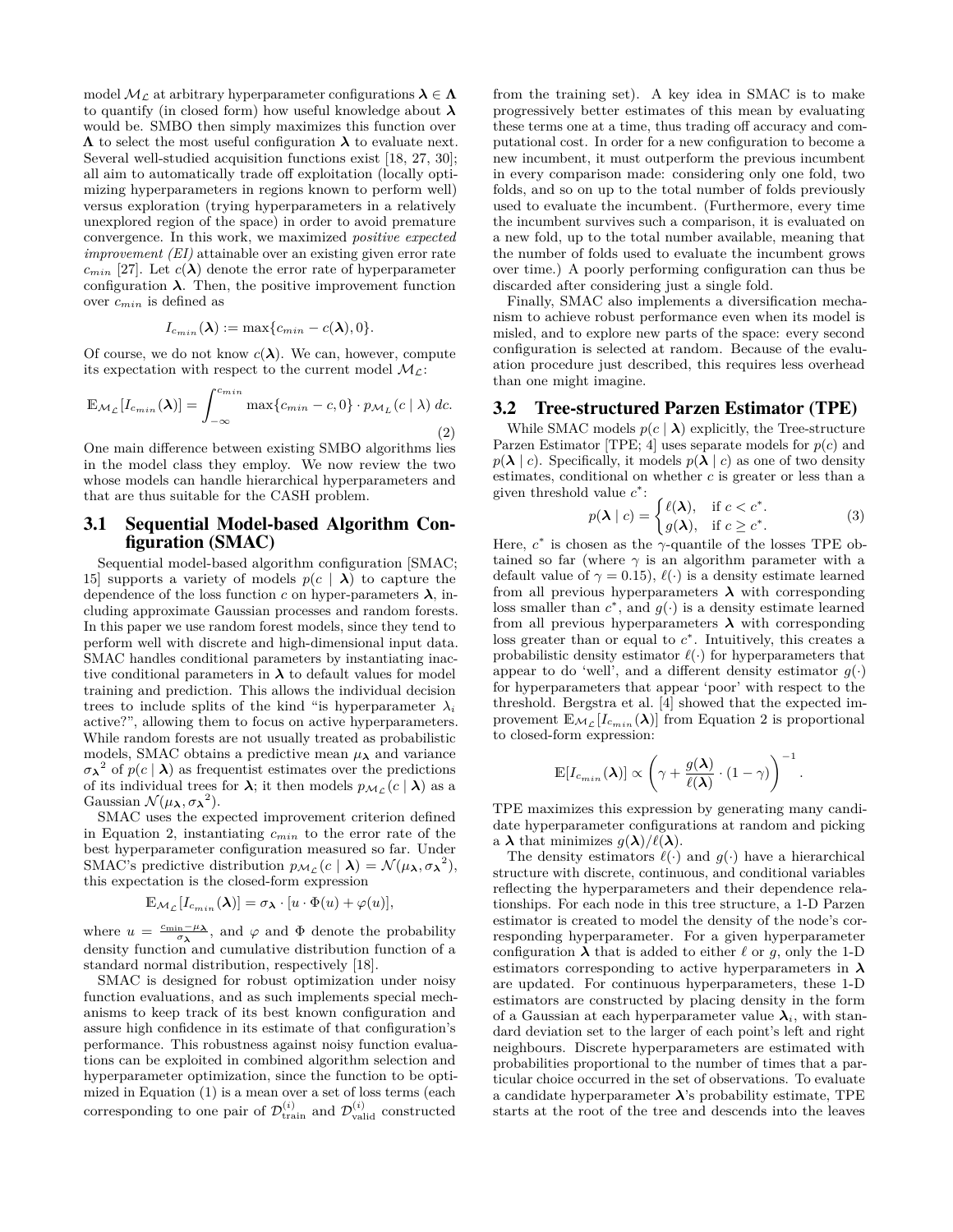**Table 1: Classifiers in Auto-WEKA.** <sup>∗</sup> **indicates meta-methods, which in addition to their own parameters take one 'base' classifier and its parameters.** <sup>+</sup> **indicates ensemble methods that take as input up to 5 'base' classifiers and their parameters. We report the number of** *Categorical* **and** *Numeric* **hyperparameters for each method.**

| Classifier                        | Categorical Numeric |                |
|-----------------------------------|---------------------|----------------|
| <b>BAYES NET</b>                  | $\overline{2}$      | $\theta$       |
| <b>NAIVE BAYES</b>                | $\overline{2}$      | 0              |
| NAIVE BAYES MULTINOMIAL           | $\overline{0}$      | 0              |
| <b>GAUSSIAN PROCESS</b>           | 3                   | 6              |
| <b>LINEAR REGRESSION</b>          | $\overline{2}$      | 1              |
| <b>LOGISTIC REGRESSION</b>        | 0                   | 1              |
| SINGLE-LAYER PERCEPTRON           | 5                   | $\overline{2}$ |
| STOCHASTIC GRADIENT DESCENT       | 3                   | $\overline{2}$ |
| SVM                               | 4                   | 6              |
| <b>SIMPLE LINEAR REGRESSION</b>   | $\theta$            | 0              |
| <b>SIMPLE LOGISTIC REGRESSION</b> | $\overline{2}$      | 1              |
| <b>VOTED PERCEPTRON</b>           | 1                   | $\overline{2}$ |
| <b>KNN</b>                        | 4                   | 1              |
| K-STAR                            | $\overline{2}$      | 1              |
| <b>DECISION TABLE</b>             | $\overline{4}$      | 0              |
| RIPPER                            | 3                   | 1              |
| M5 RULES                          | 3                   | 1              |
| $1-R$                             | $\Omega$            | 1              |
| PART                              | $\overline{2}$      | $\overline{2}$ |
| $0 - R$                           | $\theta$            | 0              |
| <b>DECISION STUMP</b>             | 0                   | 0              |
| <b>C4.5 DECISION TREE</b>         | 6                   | $\overline{2}$ |
| <b>LOGISTIC MODEL TREE</b>        | 5                   | $\overline{2}$ |
| M5 TREE                           | 3                   | 1              |
| <b>RANDOM FOREST</b>              | $\overline{2}$      | 3              |
| <b>RANDOM TREE</b>                | 4                   | 4              |
| <b>REP TREE</b>                   | $\overline{2}$      | 3              |
| LOCALLY WEIGHTED LEARNING*        | 3                   | 0              |
| ADABOOST M1*                      | $\overline{2}$      | $\overline{2}$ |
| <b>ADDITIVE REGRESSION*</b>       | 1                   | $\overline{2}$ |
| <b>ATTRIBUTE SELECTED*</b>        | $\overline{2}$      | $\overline{0}$ |
| BAGGING*                          | 1                   | $\overline{2}$ |
| CLASSIFICATION VIA REGRESSION*    | $\theta$            | 0              |
| LOGITBOOST*                       | 4                   | 4              |
| MULTICLASS CLASSIFIER*            | 3                   | 0              |
| RANDOM COMMITTEE*                 | $\theta$            | 1              |
| RANDOM SUBSPACE*                  | 0                   | $^{2}$         |
| $VOTING+$                         | 1                   | 0              |
| $STACKING$ <sup>+</sup>           | $\theta$            | 0              |

by following paths that only use active hyperparameters. At each node in this traversal, the probability of the corresponding hyperparameter is computed according to its 1-D estimator, and the individual probabilities are combined on a pass back up to the root of the tree. Note that this means that TPE assumes independence for hyperparameters that do not appear together along any path from the tree's root to one of its leaves.

#### 4. AUTO-WEKA

To demonstrate the feasibility of an automatic approach to solving the CASH problem, we built a tool, *Auto-WEKA*, that solves this problem for all classification algorithms and feature selectors/evaluators implemented in the standard WEKA package [14]. Note that while we have focused on classification algorithms in WEKA, there is no obstacle to extending our approach to other settings.

Table 1 provides a list of all 39 WEKA classification algorithms. Of these models, 27 are considered 'base' classifiers (which can be used independently), 10 of the remaining classifiers are meta methods (which take a single base classifier and its parameters as an input), and the final 2 ensemble

**Table 2: Feature Search/Evaluator methods in Auto-WEKA.** <sup>∗</sup> **indicates search methods, which require one feature evaluator that is used to determine the importance of a feature.**

| Feature Method               | Categorical Numeric |   |
|------------------------------|---------------------|---|
| BEST FIRST*                  |                     |   |
| <b>GREEDY STEPWISE*</b>      |                     |   |
| RANKER <sup>*</sup>          |                     |   |
| <b>CFS SUBSET EVAL</b>       | 2                   |   |
| PEARSON CORRELATION EVAL     |                     |   |
| GAIN RATIO EVAL              |                     |   |
| INFO GAIN EVAL               |                     |   |
| $1-R$ EVAL                   |                     | 9 |
| PRINCIPAL COMPONENTS EVAL    |                     | 2 |
| <b>RELIEF EVAL</b>           |                     |   |
| SYMMETRICAL UNCERTAINTY EVAL |                     |   |

classifiers can take any number of base classifiers as input. We allowed the meta-methods to use any base classifier with any hyperparameter settings, and allowed the 2 ensemble methods to use up to five of the 27 base classifiers, again with any hyperparameter settings. Not all classifiers are applicable on all datasets (e.g., due to a classifier's inability to handle missing data). For a given dataset, our Auto-WEKA implementation automatically only considers the subset of applicable classifiers.

Table 2 provides a list of WEKA's 3 feature search methods, as well its 8 feature evaluators, and their respective number of subparameters (up to 5 for search; up to 4 for evaluators). To perform feature selection, a search method is combined with a feature evaluator, and the subparameters of both need to be instantiated. Feature selection is run as a preprocessing phase before building any classifier.

The algorithms in Table 1 and 2 have a wide variety of hyperparameters, which take values from continuous intervals, from ranges of integers, and from other discrete sets. We associated either a uniform or log uniform prior with each numerical parameter, depending on its semantics. For example, we set a log uniform prior for the ridge regression penalty, and a uniform prior for the maximum depth for a tree in a random forest. Auto-WEKA works with continuous hyperparameter values directly up to the precision of the machine; nevertheless, to give a sense of the size of the space we studied, we note that discretizing hyperparameter domains to a maximum of 10 values each gives rise to over  $10^{47}$  hyperparameter settings. We emphasize that this space is *much* larger than a simple union of the base learners' hyperparameter spaces (whose size is roughly  $10^8$ ), since the ensemble methods allow up to 5 *independent* base learners, giving rise to a space with roughly  $(10^8)^5 = 10^{40}$  elements. Feature selection gives rise to another independent decision between roughly  $10^6$  choices, and several parameters on the meta and ensemble level contribute another order of magnitude to the total size of AutoWEKA's hyperparameter space.

Auto-WEKA can be understood as a single learning algorithm with a highly conditional hyperparameter space. As depicted in Figure 1, Auto-WEKA has two top-level Boolean parameters. The first is is\_base, which selects among single base classifiers and ensemble or meta-classifiers. If is base is true, then the parameter base determines which of the 27 base classifiers are to be used. If is base is false, then class indicates either an ensemble or a metaclassifier. If class is a meta-classifier, then the parameter meta\_base is chosen to be one of the 27 base classifiers.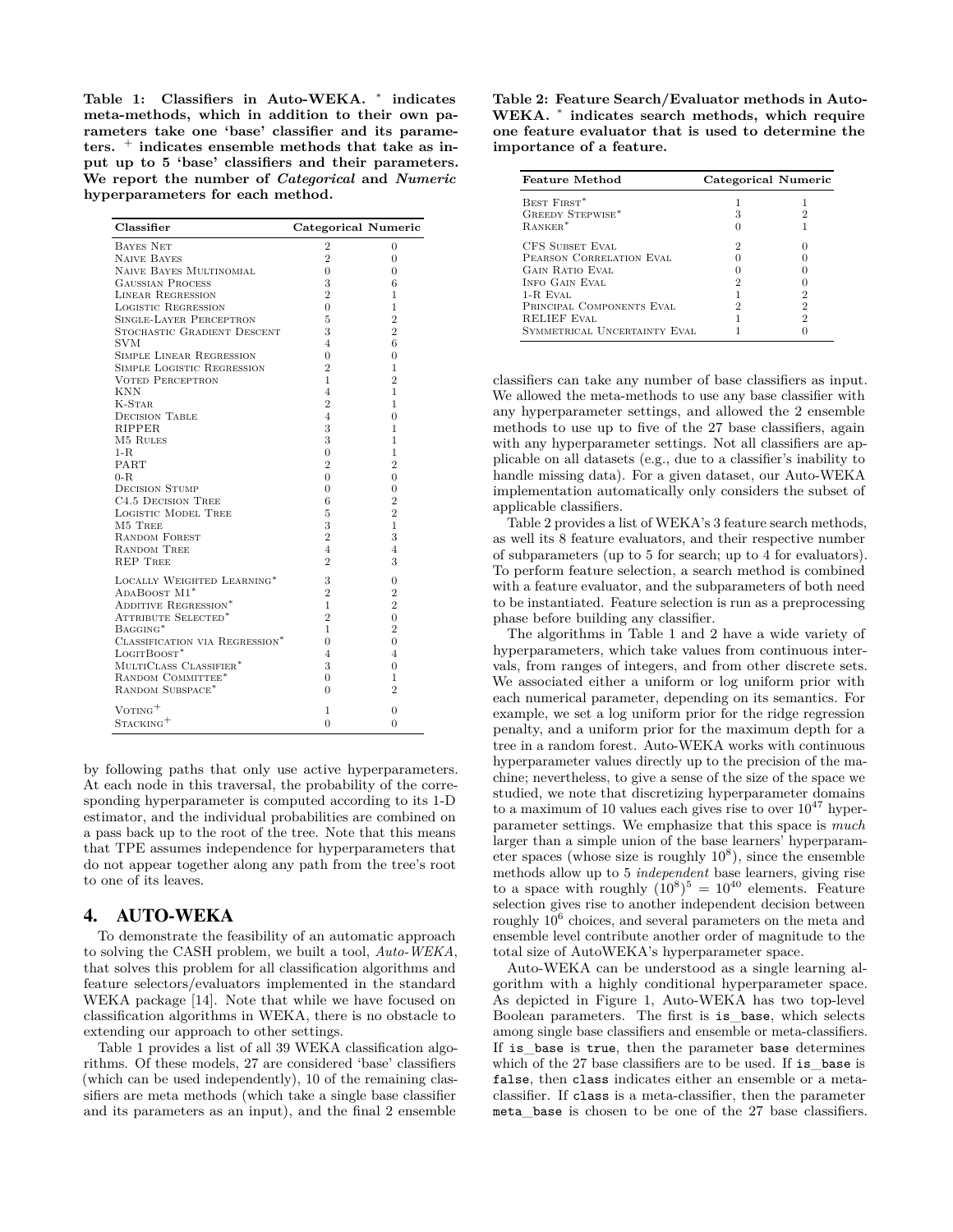

**Figure 1: Auto-WEKA's top-level parameters. Top:** *is***\_***base* **controls Auto-WEKA's classification methods. The triangular items represent a parameter that selects one of the 27 base classifiers, and adds conditional classifier hyperparameters accordingly. Bottom:** *feat***\_***sel* **controls Auto-WEKA's feature selection methods.**

In the event that class is an ensemble classifier, an additional parameter num\_classes is an integer chosen from {1*, . . . ,* 5}. base\_i variables are then selected according to the value of num\_classes, which again select which of the 27 base classifiers to use. For each of the different base parameters, conditional hyperparameters for every model are attached. Auto-WEKA's second top-level Boolean parameter feat\_sel determines whether to apply one of the feature selection methods. If feat\_sel is false, then Auto-WEKA passes the unmodified dataset to the classifier. If it is true, then feat search selects the choice of feature search method, and feat\_eval selects the choice of feature evaluator. This results in a very wide tree that captures all the hierarchical nature of the model hyperparameters, and allows the creation of a single hyperparameter optimization problem with four hierarchical layers of a total of 786 parameters.

Auto-WEKA is agnostic to the choice of optimizer, so we implemented variants leveraging SMAC and TPE, respectively.<sup>2</sup> We defined two Auto-WEKA variants, based on SMAC and TPE, respectively. Both of these Auto-WEKA versions are available to the public at www.cs.ubc.ca/labs/ beta/Projects/autoweka; we are committed to supporting their widespread practical adoption. Both TPE and SMAC have their own parameters that influence their performance (such as TPE's choice of the *γ*-quantile indicating 'good' or 'bad' performance, or the parameters of SMAC's random forest model). In Auto-Weka, we used the defaults for these meta-hyperparameters, as set by the authors. (Further, small improvements may be obtainable by optimizing these meta-hyperparameters, but a separate process with a meta-training/validation set split would be required to guard against over-fitting, and we did not attempt this). Finally, both TPE and SMAC are randomized algorithms, and thus produce different results based on the random seed provided. As demonstrated in [17], this allows for trivial

**Table 3: Datasets Used;** *Num. Discr.***. and** *Num. Cont***. refer to the number of discrete and continuous attributes of elements in the dataset, respectively.**

| Name                | Num<br>Discr. | Num      | Num            | Num<br>Cont. Classes Training | Num<br>Test |
|---------------------|---------------|----------|----------------|-------------------------------|-------------|
| <b>DEXTER</b>       | 20 000        | $\theta$ | $\overline{2}$ | 420                           | 180         |
| <b>GERMANCREDIT</b> | 13            | 7        | $\overline{2}$ | 700                           | 300         |
| DOROTHEA            | 100 000       | 0        | $\overline{2}$ | 805                           | 345         |
| YEAST               | $\theta$      | 8        | 10             | 1038                          | 446         |
| AMAZON              | 10 000        | $\theta$ | 49             | 1050                          | 450         |
| SECOM               | $\theta$      | 591      | $\overline{2}$ | 1096                          | 471         |
| <b>SEMEION</b>      | 256           | $\Omega$ | 10             | 1115                          | 478         |
| $_{\rm CAR}$        | 6             | 0        | $\overline{4}$ | 1209                          | 519         |
| <b>MADELON</b>      | 500           | 0        | $\overline{2}$ | 1820                          | 780         |
| KR-vs-KP            | 37            | $\Omega$ | $\overline{2}$ | 2237                          | 959         |
| ABALONE             | 1             | 7        | 28             | 2923                          | 1254        |
| WINE QUALITY        | $\Omega$      | 11       | 11             | 3425                          | 1469        |
| <b>WAVEFORM</b>     | $\Omega$      | 40       | 3              | 3500                          | 1500        |
| <b>GISETTE</b>      | 5000          | $\theta$ | $\overline{2}$ | 4900                          | 2 1 0 0     |
| <b>CONVEX</b>       | $\theta$      | 784      | $\overline{2}$ | 8000                          | 50 000      |
| CIFAR-10-SMALL      | 3072          | $\Omega$ | 10             | 10 000                        | 10 000      |
| <b>MNIST BASIC</b>  | 0             | 784      | 10             | 12000                         | 50000       |
| ROT. MNIST + BI     | 0             | 784      | 10             | 12000                         | 50000       |
| <b>SHUTTLE</b>      | 9             | $\theta$ | 7              | 43500                         | 14500       |
| KDD09-APPENTENCY    | 190           | 40       | $\overline{2}$ | 35000                         | 15 000      |
| $CIFAR-10$          | 3072          | 0        | 10             | 50000                         | 10000       |

yet effective parallelization of the optimization process via simply performing *k* independent runs of the optimization method in parallel and selecting the result of the run with the lowest cross-validation error.<sup>3</sup> We ran Auto-WEKA with 4 such parallel jobs, thereby simulating runs on a standard multicore desktop machine.

# 5. EVALUATING AUTO-WEKA

We now describe an experimental study of the performance that can be achieved by Auto-WEKA on various datasets. After specifying our experiment environment, we demonstrate the importance of addressing the algorithm selection and CASH problems, and establish baselines for them (Section 5.2). We evaluate Auto-WEKA's ability to search its enormous hyperparameter space effectively to find algorithms and hyperparameters with low cross-validation error (Section 5.3). Then, we analyze its test performance and address concerns regarding overfitting (Section 5.4). Finally, we provide a synopsis of the classifiers and feature search/evaluators Auto-WEKA chose in our experiments (Section 5.5).

## 5.1 Experimental setup

We evaluated Auto-WEKA on 21 prominent benchmark datasets (see Table 3): 15 sets from the UCI repository [12]; the 'convex', 'MNIST basic' and 'rotated MNIST with background images' tasks used in [5]; the appentency task from the KDD Cup '09; and two versions of the CIFAR-10 image classification task [20] (CIFAR-10-Small is a subset of CIFAR-10, where only the first 10 000 training data points are used rather than the full 50 000.) For datasets with a predefined training/test split, we used that split. Otherwise, we randomly split the dataset into 70% training and 30% test data. We withheld the test data from all optimization method; it was only used once in an offline analysis stage

<sup>2</sup>We thank the authors of TPE for giving us access to their implementation.

<sup>3</sup>Other, more sophisticated methods for the parallelization of Bayesian optimization exist [17, 4, 11, 29], but to date, there is no empirical evidence that these methods outperform the simple approach we use here when the cost of evaluating hyperparameter configurations varies across the space.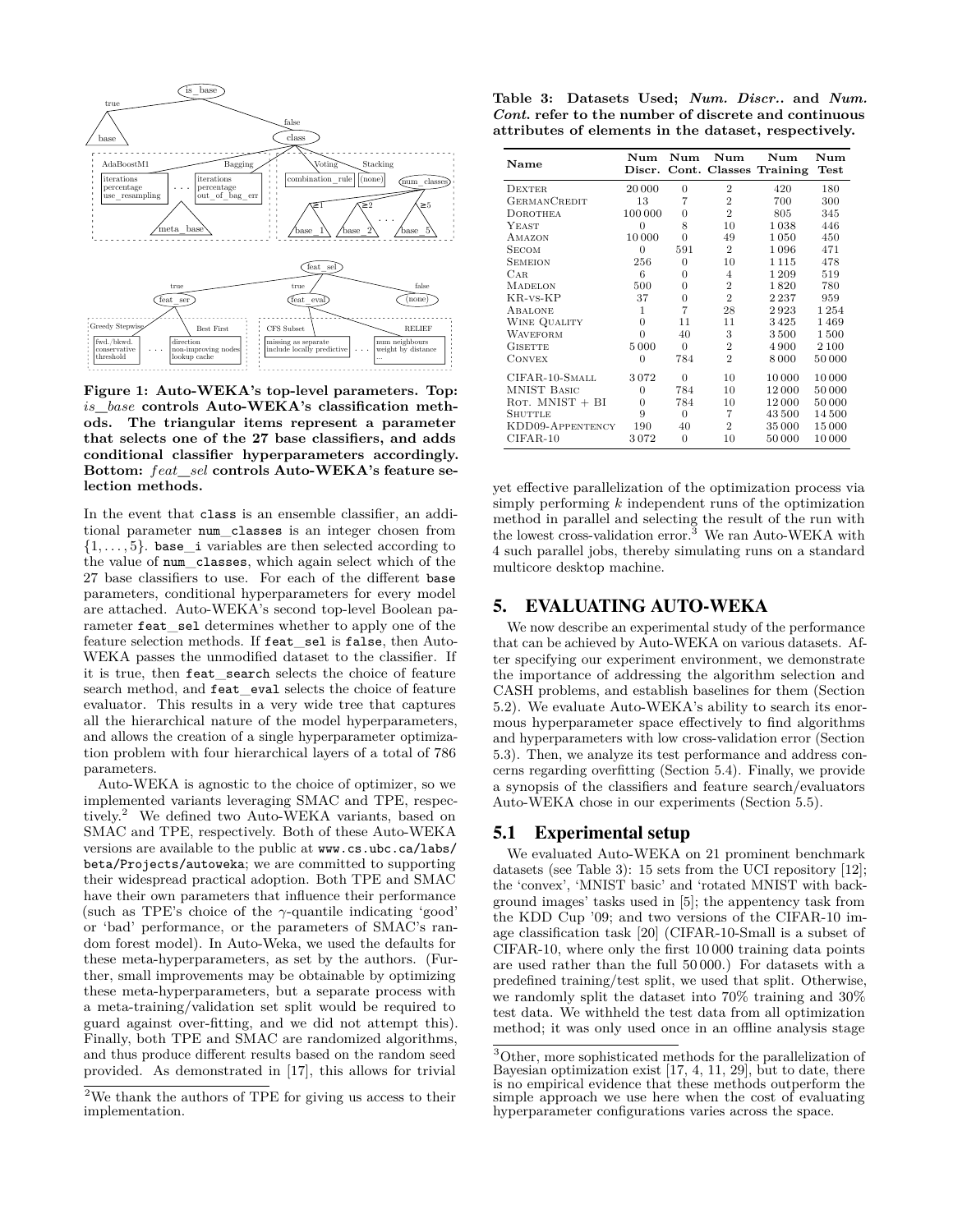to evaluate the models found by the various optimization methods. We denote datasets with at least 10 000 training data points as 'large' and all others as 'small'.

All of our experiments were run on Linux machines with Intel Xeon X5650 six-core processors, running at 2.66GHz. We enforced a RAM limit of 3GB for classification; if training a classifier ever exceeded this memory limit, the classifier job was terminated, returning a misclassification rate of 100%. An additional 1GB of RAM was allocated for the SMBO method. We chose these limits to be reasonably close to the resource limitations faced by a typical user of machine learning algorithms. We also limited the training time for each evaluation of a learning algorithm on each fold, to ensure that the optimization method had a chance to explore the search space. Once this training budget for a fold is consumed, Auto-WEKA sends an interrupt to the learning algorithm to terminate as soon as possible, and the (partially) trained model is then evaluated on the validation set to determine the error estimate of the fold. This timeout was set to 150 minutes for classification and 15 minutes for feature search and evaluation in our experiments.<sup>4</sup> For each dataset, we ran Auto-WEKA with each hyperparameter optimization algorithm with a total time budget of 30 hours. For each method, we performed 25 runs of this process with different random seeds and then—in order to simulate parallelization on a typical workstation—used bootstrap sampling to repeatedly select 4 random runs and report the performance of the one with best cross-validation performance.

In early experiments, we observed a few cases in which Auto-WEKA's SMBO method picked hyperparameters that had excellent training performance, but turned out to generalize poorly. To enable Auto-WEKA to detect such overfitting, we partitioned its training set into two subsets: 70% for use inside the SMBO method, and 30% of validation data that we only used after the SMBO method finished.

#### 5.2 Baseline Methods

Auto-WEKA aims to aid non-expert users of machine learning techniques. A natural approach that such a user might take is to perform 10-fold cross validation on the training set for each technique with unmodified hyperparameters, and select the classifier with the smallest average misclassification error across folds. We will refer to this method applied to the set of 39 WEKA classifiers as *Ex-Def* ; it is the best choice that can be made among the 39 WEKA classifiers (with their default hyperparameters) based on exhaustive cross-validation. However, another (unfortunately) common approach for classifier selection is simply to choose based on popularity or intuitive appeal, without any empirical consideration of alternatives. For each dataset, the second and third columns in Table 4 present the best and worst "oracle performance" of the 39 default classifiers when prepared given all the training data and evaluated on the test set. We observe that the gap between the best and worst classifier was huge, *e.g.* misclassification rates of 4.93% *vs* 99.24% on the Dorothea dataset. Even when the set of classifiers was restricted to a few popular ones (we considered neural networks, random forests, SVMs, AdaBoost, C4.5 decision trees, logistic regression, and KNN), this gap still exceeded

20% on 14 out of the 21 datasets. Furthermore, there was no single method that achieved good performance across all datasets: every method was at least 22% worse than the best for at least one data set. This suggests that some form of algorithm selection is essential for achieving good performance. We note that the oracle best performance for Ex-Def provides a lower bound on the classification error that can be achieved via any method that performs only algorithm selection from the 39 WEKA classifiers with default hyperparameter settings).

More experienced users of machine learning algorithms would not only select between a fixed set of default algorithms, but would also consider different hyperparameter settings—for example by performing a grid search over the hyperparameter space of a single classifier (as, e.g., implemented in  $WEKA$ <sup>5</sup>. Since different learning algorithms perform well for different problems, users would optimally also want to consider different hyperparameter settings for more than one learning algorithm. Therefore, a stronger baseline we will use is an approach that—in addition to the 39 WEKA default classifiers—considers various hyperparameter settings for all of WEKA's 27 base classifiers. More precisely, this baseline performs an exhaustive search over a grid of hyperparameter settings for each of these 27 base classifiers (plus the 39 WEKA default classifiers), discretizing numeric parameters into three points. We refer to this baseline as *grid search* and note that—as an optimization approach in the joint space of algorithms and hyperparameter settings—it is a simple CASH algorithm. However, it is quite expensive, requiring more than 10 000 CPU hours on each of Gisette, Convex, MNIST, Rot MNIST + BI, and both CIFAR variants, rendering it infeasible to use in most practical applications. (In contrast, we gave Auto-WEKA only 120 CPU hours.)

Table 4 (columns 4 and 5) shows the best and worst "oracle performance" on the test set across the classifiers evaluated by grid search. Comparing these performances to the default performance obtained using Ex-Def, we note that in most cases, even WEKA's best default algorithm could be improved by selecting better hyperparameter settings, sometimes rather substantially: *e.g.*, in the CIFAR-10 small task, grid search offered a 13% reduction in error over Ex-Def.

It has been demonstrated in previous work that, holding the overall time budget constant, grid search is outperformed by random search over the hyperparameter space [5]. Our final baseline, *random search*, implements such a method, picking algorithms and hyperparameters sampled at random, and computes their performance on the 10 cross-validation folds until it exhausts its time budget. For each dataset, we first used 750 CPU hours to compute the cross-validation performance of randomly sampled combinations of algorithms and hyperparameters. We then simulated runs of random search by sampling combinations without replacement from these results that consumed 120 CPU hours and returning the sampled combination with the best performance.

#### 5.3 Results for Cross-Validation Performance

With 786 hierarchical hyperparameters, Auto-WEKA's combined algorithm / hyperparameter space is very complex. We now study how effectively SMAC and TPE searched this space to optimize 10-fold cross-validation performance, and compare their performance to that of Ex-Def, grid search

<sup>4</sup> In preliminary experiments, only few models exceeded this timeout for the datasets studied here. [28] presents a promising approach for using runtime predictions in the expected improvement calculation to automatically drive the search away from excessively expensive models. We plan to incorporate this approach into future versions of Auto-WEKA.

<sup>&</sup>lt;sup>5</sup>See WEKA's CVParameterSelection class; weka.wikispaces.com/Optimizing+parameters.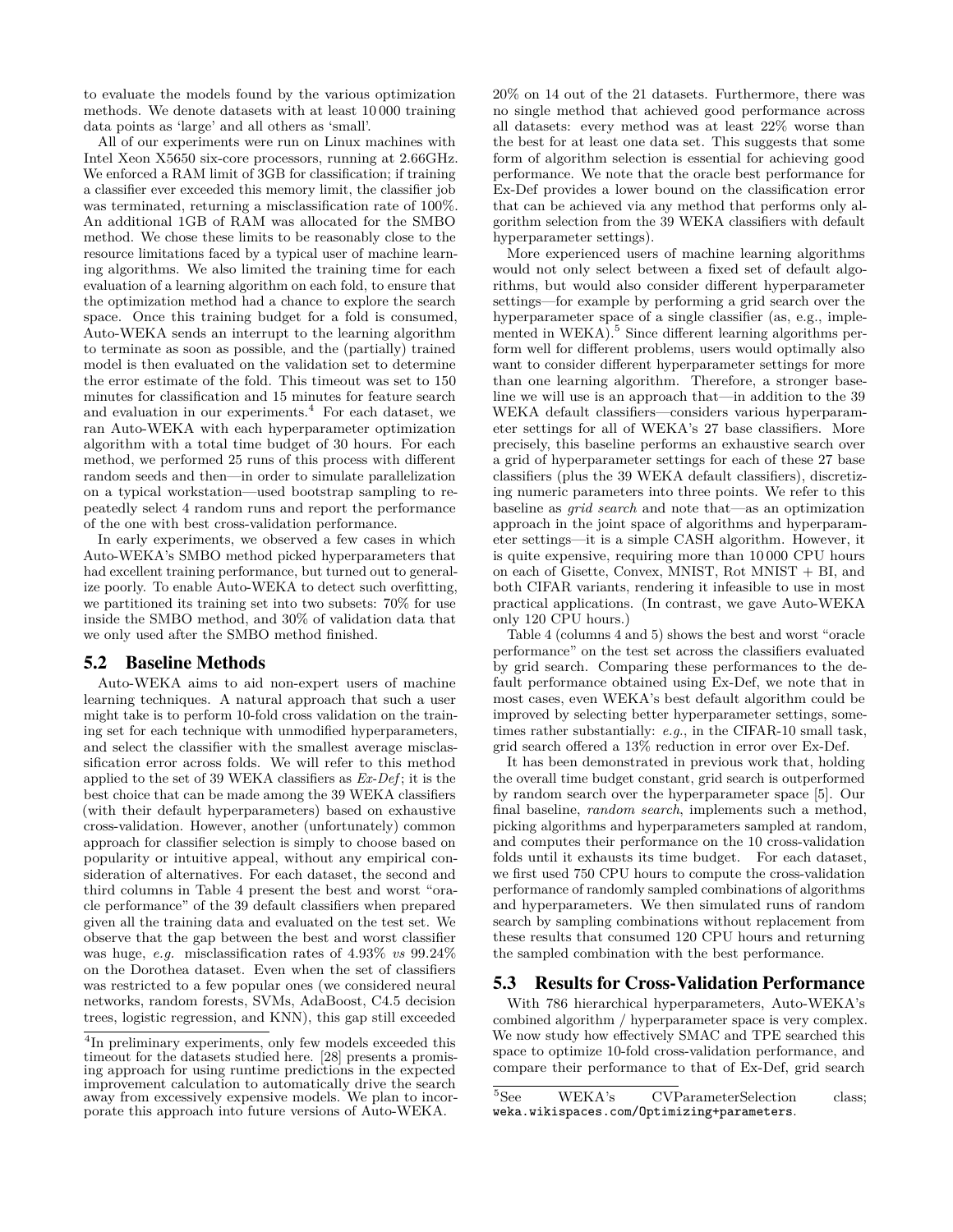**Table 4: Performance on both 10-fold cross-validation and test data. Ex-Def and Grid Search are deterministic. Random search had a time budget of 120 CPU hours. For SMAC and TPE, we performed 25 runs of 30 hours each. We report results as mean error rate across 100 000 bootstrap samples simulating 4 parallel runs. We determined test error rates by training the selected model/hyperparameters on the entire 70% training data and computing accuracy on the previously unused 30% test data. Boldface indicates the lowest error within a block of comparable methods that was statistically significant. SC denotes correlation coefficients (see Section 5.4).**

|                     | Oracle Perf. $(\%)$ |              |                    | 10-Fold C.V. Performance $(\%)$ |               |             |                    | Test Performance (%) |        |                       |        |        | $_{\rm sc}$ |           |         |          |
|---------------------|---------------------|--------------|--------------------|---------------------------------|---------------|-------------|--------------------|----------------------|--------|-----------------------|--------|--------|-------------|-----------|---------|----------|
| Dataset             | EX-DEF              |              | <b>GRID SEARCH</b> |                                 | EX-DEF        | <b>GRID</b> | AUTO-WEKA<br>RAND. |                      |        | <b>GRID</b><br>EX-DEF |        | RAND.  |             | AUTO-WEKA |         | TPE SMAC |
|                     | <b>BEST</b>         | <b>WORST</b> | <b>BEST</b>        | <b>WORST</b>                    | SEARCH SEARCH |             | TPE                | <b>SMAC</b>          |        | <b>SEARCH SEARCH</b>  |        | TPE    | <b>SMAC</b> |           |         |          |
| <b>DEXTER</b>       | 7.78                | 52.78        | 3.89               | 63.33                           | 10.20         | 5.07        | 10.60              | 9.83                 | 5.66   | 8.89                  | 5.00   | 9.18   | 8.89        | 7.49      | 0.82    | 0.25     |
| <b>GERMANCREDIT</b> | 26.00               | 38.00        | 25.00              | 68.00                           | 22.45         | 20.20       | 20.15              | 21.26                | 17.87  | 27.33                 | 26.67  | 29.03  | 27.54       | 28.24     | 0.31    | 0.20     |
| <b>DOROTHEA</b>     | 4.93                | 99.24        | 4.64               | 99.24                           | 6.03          | 6.73        | 8.11               | 6.81                 | 5.62   | 6.96                  | 5.80   | 5.22   | 6.15        | 6.21      | 0.95    | 0.40     |
| YEAST               | 40.00               | 68.99        | 36.85              | 69.89                           | 39.43         | 39.71       | 38.74              | 35.01                | 35.51  | 40.45                 | 42.47  | 43.15  | 40.10       | 40.67     | 0.36    | 0.49     |
| AMAZON              | 28.44               | 99.33        | 17.56              | 99.33                           | 43.94         | 36.88       | 59.85              | 50.26                | 47.34  | 28.44                 | 20.00  | 41.11  | 36.59       | 33.99     | 0.92    | 0.97     |
| <b>SECOM</b>        | 7.87                | 14.26        | 7.66               | 92.13                           | 6.25          | 6.12        | 5.24               | 6.21                 | 5.24   | 8.09                  | 8.09   | 8.03   | 8.10        | 8.01      | $-0.10$ | $-0.56$  |
| <b>SEMEION</b>      | 8.18                | 92.45        | 5.24               | 92.45                           | 6.52          | 4.86        | 6.06               | 6.76                 | 4.78   | 8.18                  | 6.29   | 6.10   | 8.26        | 5.08      | 0.84    | 0.73     |
| $_{\rm CAR}$        | 0.77                | 29.15        | 0.00               | 46.14                           | 2.71          | 0.83        | 0.53               | 0.91                 | 0.61   | 0.77                  | 0.97   | 0.01   | 0.18        | 0.40      | 0.12    | 0.75     |
| <b>MADELON</b>      | 17.05               | 50.26        | 17.05              | 62.69                           | 25.98         | 26.46       | 27.95              | 24.25                | 20.70  | 21.38                 | 21.15  | 24.29  | 21.56       | 21.12     | 0.44    | 0.43     |
| $KR-vs-KP$          | 0.31                | 48.96        | 0.21               | 51.04                           | 0.89          | 0.64        | 0.63               | 0.43                 | 0.30   | 0.31                  | 1.15   | 0.58   | 0.54        | 0.31      | 0.22    | 0.32     |
| ABALONE             | 73.18               | 84.04        | 72.15              | 92.90                           | 73.33         | 72.15       | 72.03              | 72.14                | 71.71  | 73.18                 | 73.42  | 74.88  | 72.94       | 73.51     | 0.15    | 0.10     |
| <b>WINE QUALITY</b> | 36.35               | 60.99        | 32.88              | 99.39                           | 38.94         | 35.23       | 35.36              | 35.98                | 34.65  | 37.51                 | 34.06  | 34.41  | 33.56       | 33.95     | 0.73    | 0.85     |
| <b>WAVEFORM</b>     | 14.27               | 68.80        | 13.47              | 68.80                           | 12.73         | 12.45       | 12.43              | 12.55                | 11.92  | 14.40                 | 14.66  | 14.27  | 14.23       | 14.42     | 0.36    | 0.26     |
| <b>GISETTE</b>      | 2.52                | 50.91        | 1.81               | 51.23                           | 3.62          | 2.59        | 4.84               | 3.55                 | 2.43   | 2.81                  | 2.40   | 4.62   | 3.94        | 2.24      | 0.69    | 0.79     |
| <b>CONVEX</b>       | 25.96               | 50.00        | 19.94              | 71.49                           | 28.68         | 22.36       | 33.31              | 28.56                | 25.93  | 25.96                 | 23.45  | 31.20  | 25.59       | 23.17     | 0.98    | 0.84     |
| CIFAR-10-SMALL      | 65.91               | 90.00        | 52.16              | 90.36                           | 66.59         | 53.64       | 67.33              | 58.41                | 58.84  | 65.91                 | 56.94  | 66.12  | 57.01       | 56.87     | 0.93    | 0.80     |
| MNIST BASIC         | 5.19                | 88.75        | 2.58               | 88.75                           | 5.12          | 2.51        | 5.05               | 10.02                | 3.75   | 5.19                  | 2.64   | 5.05   | 12.28       | 3.64      | 1.00    | 0.87     |
| ROT. $MNIST + BI$   | 63.14               | 88.88        | 55.34              | 93.01                           | 66.15         | 56.01       | 68.62              | 73.09                | 57.86  | 63.14                 | 57.59  | 66.40  | 70.20       | 57.04     | 0.50    | 0.95     |
| <b>SHUTTLE</b>      | 0.0138              | 20.8414      | 0.0069             | 89.8207                         | 0.0328        | 0.0361      | 0.0345             | 0.0251               | 0.0224 | 0.0138                | 0.0414 | 0.0157 | 0.0145      | 0.0130    | 0.60    | 0.73     |
| KDD09-APPENTENCY    | 1.7400              | 6.9733       | 1.6332 54.2400     |                                 | 1.8776        | 1.8735      | 1.7510             | 1.8776               | 1.7038 | 1.7405                | 1.7400 | 1.7400 | 1.7381      | 1.7358    | 0.89    | 1.00     |
| $CIFAR-10$          | 64.27               | 90.00        | 55.27              | 90.00                           | 65.54         | 54.04       | 69.46              | 67.73                | 62.36  | 64.27                 | 63.13  | 69.72  | 66.01       | 61.15     | 0.33    | 0.69     |

and random search. The middle portion of Table 4 reports our main results. First, we note that grid search over the hyperparameters of all base-classifiers yielded better results than Ex-Def in 17/21 cases, which underlines the importance of not only choosing the right algorithm but of also setting its hyperparameters well. However, we note that we gave grid search a very large time budget (often in excess 10 000 CPU hours for each dataset, in total more than 10 CPU years), meaning that it would often be infeasible to use in practice. In contrast, we gave each of the other methods only  $4 \times 30$  CPU hours per dataset; nevertheless, they still yielded substantially better performance than grid search, outperforming it in 14/21 cases. Random search outperforms grid search in 9/21 cases, highlighting that even exhaustive grid search with a large time budget is not always the right thing to do. Comparing the two Auto-WEKA variants, SMAC outperforms TPE in 19/21 cases. We note that sometimes Auto-WEKA's performance improvements over the baselines were substantial, with relative reductions of the cross-validation error rate exceeding 10% in 6/21 cases.

#### 5.4 Results for Test Performance

The results just shown demonstrate that Auto-WEKA is effective at optimizing its given objective function; however, this is not sufficient to allow us to conclude that it fits models that generalize well. As the number of hyperparameters of a machine learning algorithm grows, so does its potential for overfitting. The use of cross-validation substantially increases Auto-WEKA's robustness against overfitting, but since its hyperparameter space is much larger than that of standard classification algorithms, it is important to carefully study whether (and to what extent) overfitting poses a problem.

To evaluate generalization, we determined a combination of algorithm and hyperparameter settings  $A_\lambda$  by running Auto-WEKA as before (cross-validating on the training set), trained  $A_{\lambda}$  on the entire training set, and then evaluated the resulting model on the test set. The right portion of Table 4 reports the test performance obtained with all methods. Broadly speaking, similar trends held as for cross-validation performance: Auto-WEKA outperforms the baselines, with grid search and random search performing better than Ex-Def. However, the performance differences were less pronounced: grid search only yields better results than Ex-Def in 15/21 cases, and random search in turn outperforms grid search in 7/21 cases. Auto-WEKA outperforms the baselines in 15/21 cases. Notably, on 12 of the 13 largest datasets, Auto-WEKA outperforms our baselines; we attribute this to the fact that the risk of overfitting decreases with dataset size. Sometimes, Auto-WEKA's performance improvements over the other methods were substantial, with relative reductions of the test error rate exceeding 16% in 3/21 cases. Comparing the different Auto-WEKA variants, SMAC outperformed TPE in 14 cases, and TPE performed better than SMAC in 7. We note that the differences in error rate between SMAC and TPE were typically small, but in the 3 cases with a substantial gap, SMAC produced models with lower classification error. Finally, we note that the CASH problem can also be solved by sophisticated methods based on principles other than Bayesian optimization. In particular, we also evaluated the irace package [22], given the same CPU time as Auto-WEKA. SMAC performed better than irace in 18/21 cases with respect to cross-validation performance. As above, the performance differences were less pronounced for test performance, but SMAC still performed better in 13/21 cases; for the largest sets, where cross-validation performance is more correlated with test set performance, SMAC outperformed irace in 11/13 cases.

As mentioned earlier, Auto-WEKA only used 70% of its training set during the optimization of cross-validation performance, reserving the remaining 30% for assessing the risk of overfitting. At any point in time, Auto-WEKA's SMBO method keeps track of its *incumbent* (the hyperparameter configuration with the lowest cross-validation error rate seen so far). After its SMBO procedure has finished, Auto-WEKA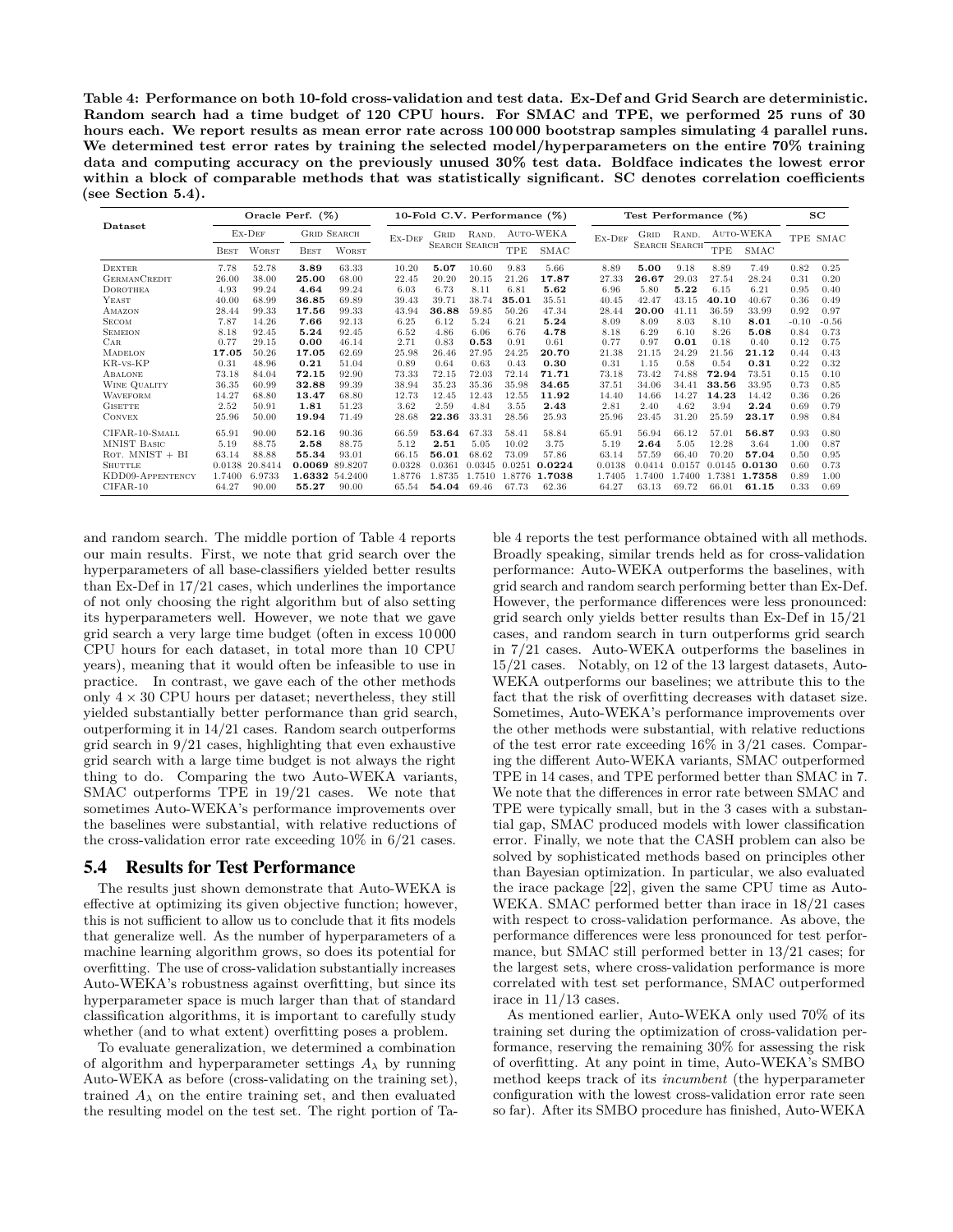

**Figure 2: Distribution of chosen classifiers across the small and large datasets, aggregated across TPE, and SMAC, ranked on their frequency of being selected. Meta-methods are marked by a** <sup>∗</sup> **suffix, ensemble methods by a** <sup>+</sup> **suffix.**



**Figure 3: Left: distribution of chosen base classifiers for the two most frequently selected meta-methods: AdaBoostM1 and random subspace. Right: distribution of chosen feature search and evaluator methods. Both plots are aggregated across TPE and SMAC, ranked on their frequency of being selected;** *None* **indicates that no feature selection was performed.**

extracts a trajectory of these incumbents from it and computes their generalization performance on the withheld 30% validation data. It then computes the Spearman rank coefficient between the sequence of training performances (evaluated by the SMBO method through cross-validation) and this generalization performance. The rightmost columns in Table 4 (labelled SC) show the average correlation coefficient for each run of Auto-WEKA. We note a general trend: as the absolute gap between cross-validation and test performance grows, this correlation coefficient decreases. The German-Credit dataset is a good example where Auto-WEKA can signal that it only has low confidence in how well its chosen hyperparameters will generalize. We do note, however, that this weak signal has to be used with caution: there is no guarantee that large correlation coefficients yield a small gap and vice versa.

#### 5.5 Classifiers Selected by Auto-WEKA

Figure 2 shows the distribution of classifiers chosen by our two Auto-WEKA variants (aggregated across runs and datasets - both TPE and SMAC produce similar results when considered individually). We note that no single classifier clearly dominated the others: the most frequently used classifiers (random forests, the single layer perceptron, and SVMs) were only selected in roughly 12% of all cases each, and most classifiers were selected in at least a few percent of the cases. Furthermore, the selected methods differed considerably between the large and small datasets, demonstrating the need for dataset-specific methods; for example, the large datasets benefitted more from meta-methods than the small ones. A more detailed investigation of the top two meta-methods in Figure 3 (left) shows which base methods were chosen. Note that AdaBoostM1 frequently used the single layer perceptron on small datasets, but never on large ones, while the REP tree was often chosen for large datasets. In the random subspace, the two most prominent methods were naive Bayes and the decision table. It is interesting to note that these two methods, as well as the REP tree frequently selected by AdaBoost, were not often selected as base classifiers on their own. This underlines the importance of searching Auto-WEKA's entire parameter space instead of, *e.g.*, restricting one's attention to a small number of favourite base classifiers.

Figure 3 (right) provides a breakdown of the feature search and evaluation methods Auto-WEKA selected. Overall, it used these feature selection methods more often on the smaller datasets than on the larger ones, and if it did use a feature selection method it favored the ranker method. All feature evaluators were used with roughly the same frequency for small datasets; in contrast, if Auto-WEKA performed feature selection for a large dataset it favored the information gain evaluator. We note that Auto-WEKA's data-dependent choices (based on its internal cross-validation evaluation) allow it to use feature selection as a regularization method for small data sets, while at the same time using all features to construct more complex trained models for large datasets.

#### 6. CONCLUSION AND FUTURE WORK

In this work, we have shown that the daunting problem of combined algorithm selection and hyperparameter optimization (CASH) can be solved by a practical, fully automated tool. This is made possible by recent Bayesian optimization techniques that iteratively build models of the algorithm/hyperparameter landscape and leverage these models to identify new points in the space that deserve investigation. We built a tool, Auto-WEKA, that draws on the full range of classification algorithms in WEKA and makes it easy for non-experts to build high-quality classifiers for given application scenarios. An extensive empirical comparison on 21 prominent datasets showed that Auto-WEKA often outperformed standard algorithm selection and hyperparameter optimization methods, especially on large datasets. We empirically compared two different optimizers for searching Auto-WEKA's 786-dimensional parameter space and in the end recommend an Auto-WEKA variant based on the Bayesian optimization method SMAC [15]. We have written a freely downloadable software package to make Auto-WEKA easy for end-users to access; it is available at www.cs.ubc.ca/labs/beta/Projects/autoweka/.

We see several promising avenues for future work. First, Auto-WEKA still shows larger improvements in cross-validation performance than on test data, suggesting the investigation of more sophisticated methods for detecting and avoiding overfitting than our simple correlation-based approach. Second, we see potential value in extending our current approach to allow parameter sharing between classifiers used within